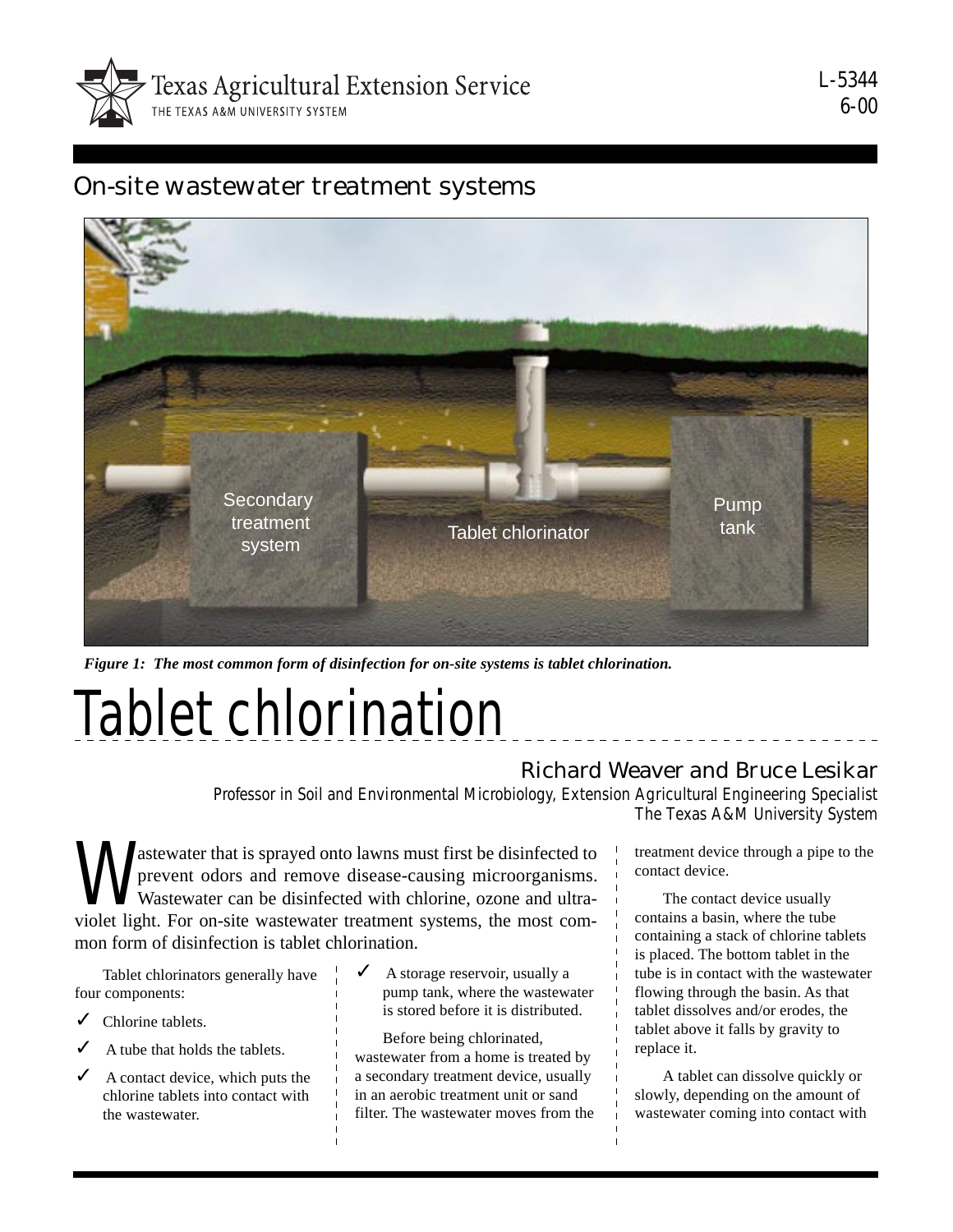## Use only chlorine tablets that are approved for wastewater

it and the length of time it is in contact. A balance must be struck regarding the contact time in the chlorinator basin: Too much contact time causes the wastewater to be overchlorinated and the tablets to be consumed rapidly; too little contact time, and the wastewater is not chlorinated enough.

Use only chlorine tablets that are approved for use in wastewater. They are made of calcium hypochlorite, a common household bleach. These tablets dissolve in the wastewater, releasing the hypochlorite, which then becomes hypochlorous acid, the primary disinfectant.

Do not use swimming pool chlorine tablets. They are often made from trichloroisocyanuric acid, which is not approved for use in wastewater treatment systems. These tablets make the chlorine available too slowly for it to be effective. If wetted repeatedly, they also can produce nitrogen chloride, which can explode.

Do not combine tablets of trichloroisocyanuric acid with calcium hypochlorite, because the combination will form the explosive compound nitrogen chloride. Read the list of active ingredients on the tablet label to make sure you are using calcium hypochlorite.

Because chlorine tablets are caustic, handle them with care. Wear gloves to protect your skin from direct contact with the tablets. Moist tablets are the most caustic; handle them with special care.

Also, because chlorine gas collects in the tablet container, open the container in a well-ventilated area. Chlorine gas can escape from the tablets and container, reducing the effectiveness of the tablets and possibly corroding metal products stored near the container.

After being chlorinated, the wastewater enters the pump tank, where the disinfection process is completed. At this point the wastewater is called reclaimed water. Texas regulations require that reclaimed water contain at least 0.2 milligrams of chlorine per liter of wastewater or have no more than 200 fecal coliforms (bacteria from human wastes) per 100 milliliters of wastewater.

An easy way to determine the chlorine concentration in your reclaimed water is by using chlorine test kits. They are available in stores that sell swimming pool supplies.

The most satisfactory kits require that you mix a small amount of reclaimed water in a solution and compare the mixture's color with those shown in the kit. The kits using paper strips may be less satisfactory because they do not determine the actual concentration of chlorine in the water.

Usually, if a test detects any chlorine, the wastewater will contain less than 200 fecal coliforms per 100 milliliters. But this does not guarantee that it is free of disease-causing organisms. To reduce the risk of having any disease-causing organisms, the wastewater should have at least 0.2 milligrams of chlorine per liter.

#### How to keep it working

You can either buy a chlorinator commercially or have one built by an installer. Please follow the manufacturer's recommendations for maintaining the system. Other guidelines:

 $\sqrt{\phantom{a}}$  Make sure the chlorinator contains chlorine tablets at all times. Inspect it weekly to ensure that tablets are present and in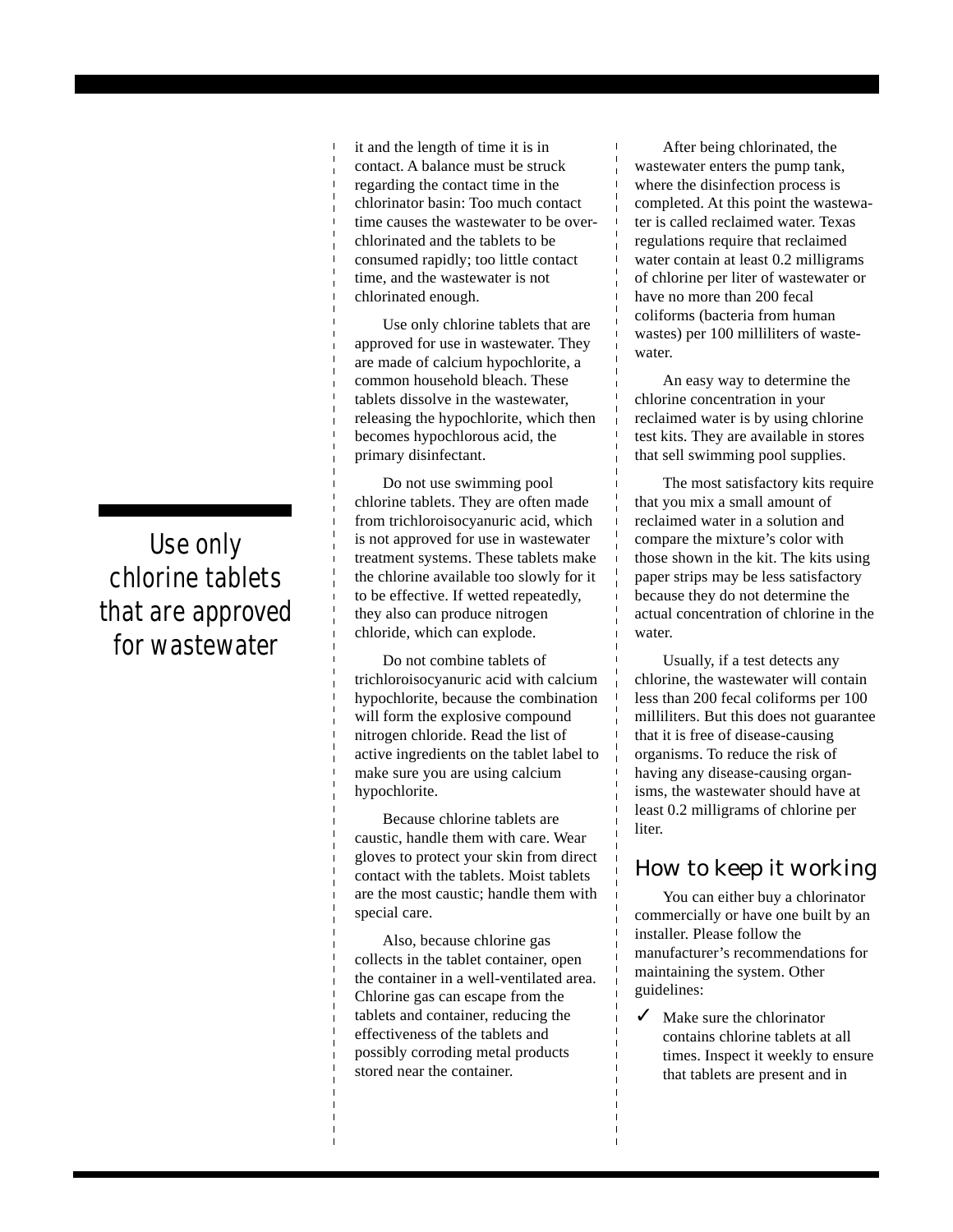

*Figure 2: Wastewater disinfection begins in the contact basin.*

contact with the wastewater. Add chlorine tablets as necessary. Just as cars do not operate without gasoline, tablet chlorinators do not operate without chlorine tablets.

- $\checkmark$  If you use a spray distribution system, Texas regulations require that you keep a maintenance contract in effect with a licensed maintenance provider. Most such contracts stipulate that the homeowner replace the chlorine tablets.
- $\checkmark$  Tablets can become compacted in the tube. To reduce the chances of compaction, place two to five tablets in the tube at a time.
- $\checkmark$  If the tablets do become compacted in the tube, or if a portion of the bottom tablet has not dissolved and is holding up the

rest of the stack, remove the tube and wash out the blockage with a stream of water from a garden hose.

- $\checkmark$  Use only tablets that have been certified for use in domestic wastewater systems. State regulations do not allow tablets for swimming pools and other applications to be used to treat wastewater.
- $\checkmark$  Use a chlorine test kit to determine the chlorine concentration in the pump tank.
- $\checkmark$  If you smell septic odors when the reclaimed water is being sprayed, check to make sure that the chlorinator contains chlorine tablets. If it does, contact your maintenance provider to check the system.

Tablet chlorinators do not operate without chlorine tablets